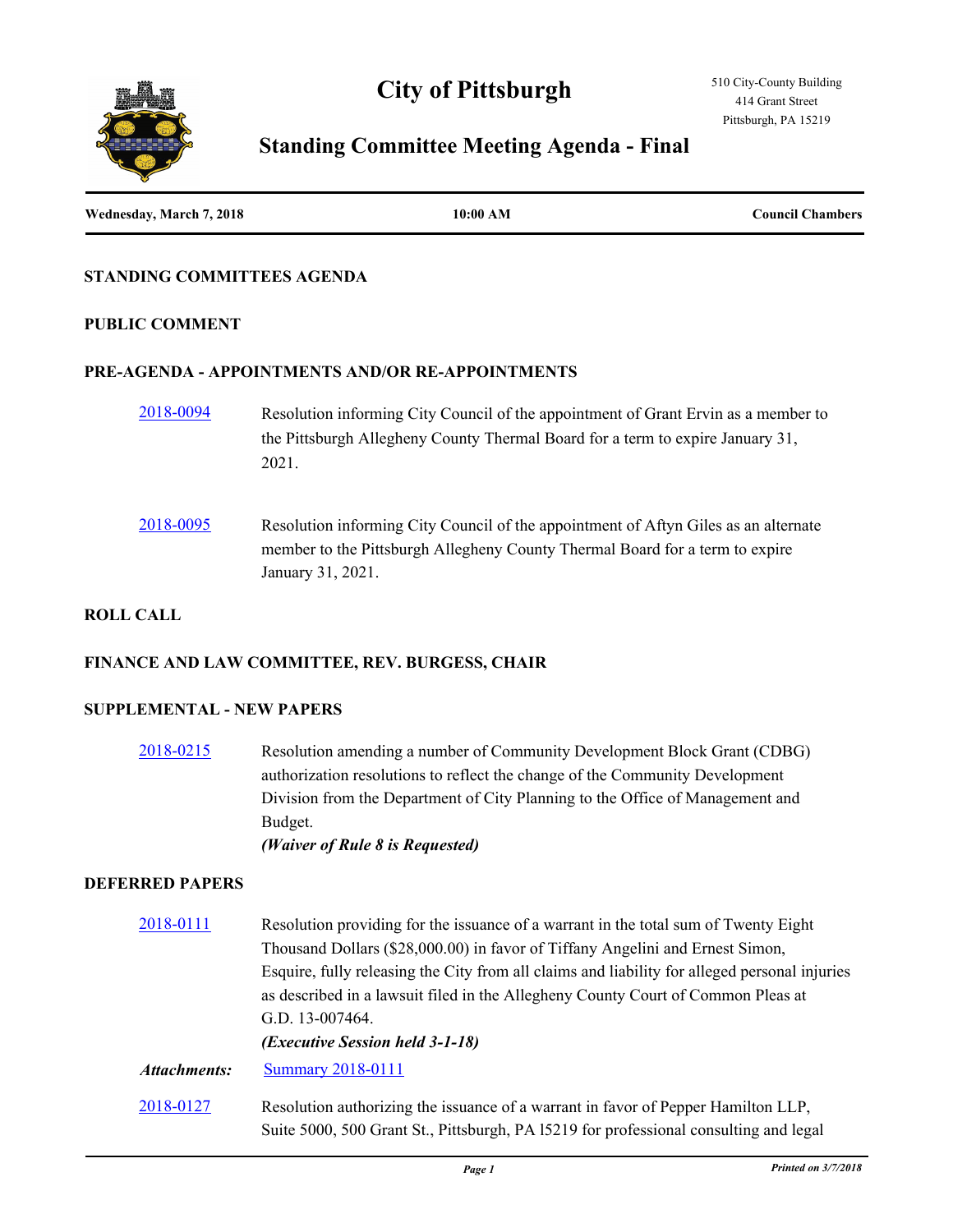| <b>Standing Committee</b> | <b>Standing Committee Meeting</b><br>March 7, 2018<br><b>Agenda - Final</b>                                                                                                                                                                                                                                                                                                                 |  |
|---------------------------|---------------------------------------------------------------------------------------------------------------------------------------------------------------------------------------------------------------------------------------------------------------------------------------------------------------------------------------------------------------------------------------------|--|
|                           | services in relation to False Claims Act litigation in an amount not to exceed Eighteen<br>Thousand Sixteen Dollars and Fifty-Six Cents (\$18,016.56).<br>(Executive Session scheduled for 3-6-18)                                                                                                                                                                                          |  |
| <b>Attachments:</b>       | <b>Summary 2018-0127.docx</b>                                                                                                                                                                                                                                                                                                                                                               |  |
| <b>NEW PAPERS</b>         |                                                                                                                                                                                                                                                                                                                                                                                             |  |
| 2018-0147                 | Resolution authorizing the issuance of a warrant in favor of Robert A. Creo, Labor<br>Arbitrator, 1151 Freeport Road, Suite 347, Pittsburgh, PA 15238-3103 for<br>arbitration fees for a three day hearing related to Grievance 17-012 in an amount not<br>to exceed Three Thousand Five Hundred Dollars (\$3,500.00).                                                                      |  |
| <b>Attachments:</b>       | <b>Summary 2018-0147</b>                                                                                                                                                                                                                                                                                                                                                                    |  |
| 2018-0148                 | Resolution authorizing issuance of a warrant in the amount of \$5,000.00, in favor of<br>Nathan Awai, 211 Attica Street, Pittsburgh, PA 15220 for reimbursement of his<br>homeowner's deductible for repairs to his residence after a City Environmental<br>Services vehicle backed into a Duquesne Light Pole at this location, knocking the<br>pole into his residence on August 8, 2017. |  |
| <b>Attachments:</b>       | <b>Summary 2018-0148</b>                                                                                                                                                                                                                                                                                                                                                                    |  |
| 2018-0149                 | Resolution authorizing issuance of a warrant in the amount of \$5,785.67, in favor of<br>Duquesne Light Company, ATTN: Carolyn K. Cingel, 411 Seventh Avenue, Mail<br>Drop 16-1, Pittsburgh, PA 15219 for damage to their light pole near 115 Attica<br>Street, Pittsburgh, 15220 from a City ES vehicle backing into it and knocking it into a<br>residence on August 8, 2017.             |  |
| <b>Attachments:</b>       | <b>Summary 2018-0149</b>                                                                                                                                                                                                                                                                                                                                                                    |  |
| 2018-0150                 | Resolution authorizing, pursuant to Ch. 210 ("Acceptance of Gifts to City") of the<br>City Code, the Mayor and the Director of the Department of Public Safety to accept<br>a donation from the Pittsburgh Downtown Partnership of Ten Thousand Dollars<br>(\$10,000.00) to assist the City of Pittsburgh Bureau of Police with re-establishing the<br>mounted unit.                        |  |
| <b>Attachments:</b>       | <b>Summary 2018-0150</b>                                                                                                                                                                                                                                                                                                                                                                    |  |
| 2018-0151                 | Resolution authorizing, pursuant to Ch. 210 ("Acceptance of Gifts to City") of the<br>City Code, the Mayor and the Director of the Department of Public Safety to accept<br>a donation from the Pittsburgh Downtown Partnership of Ten Thousand Dollars<br>(\$10,000.00) to assist the City of Pittsburgh Bureau of Police with operating the Zone<br>2 Cultural District Substation.       |  |
| <b>Attachments:</b>       | <b>Summary 2018-0151</b>                                                                                                                                                                                                                                                                                                                                                                    |  |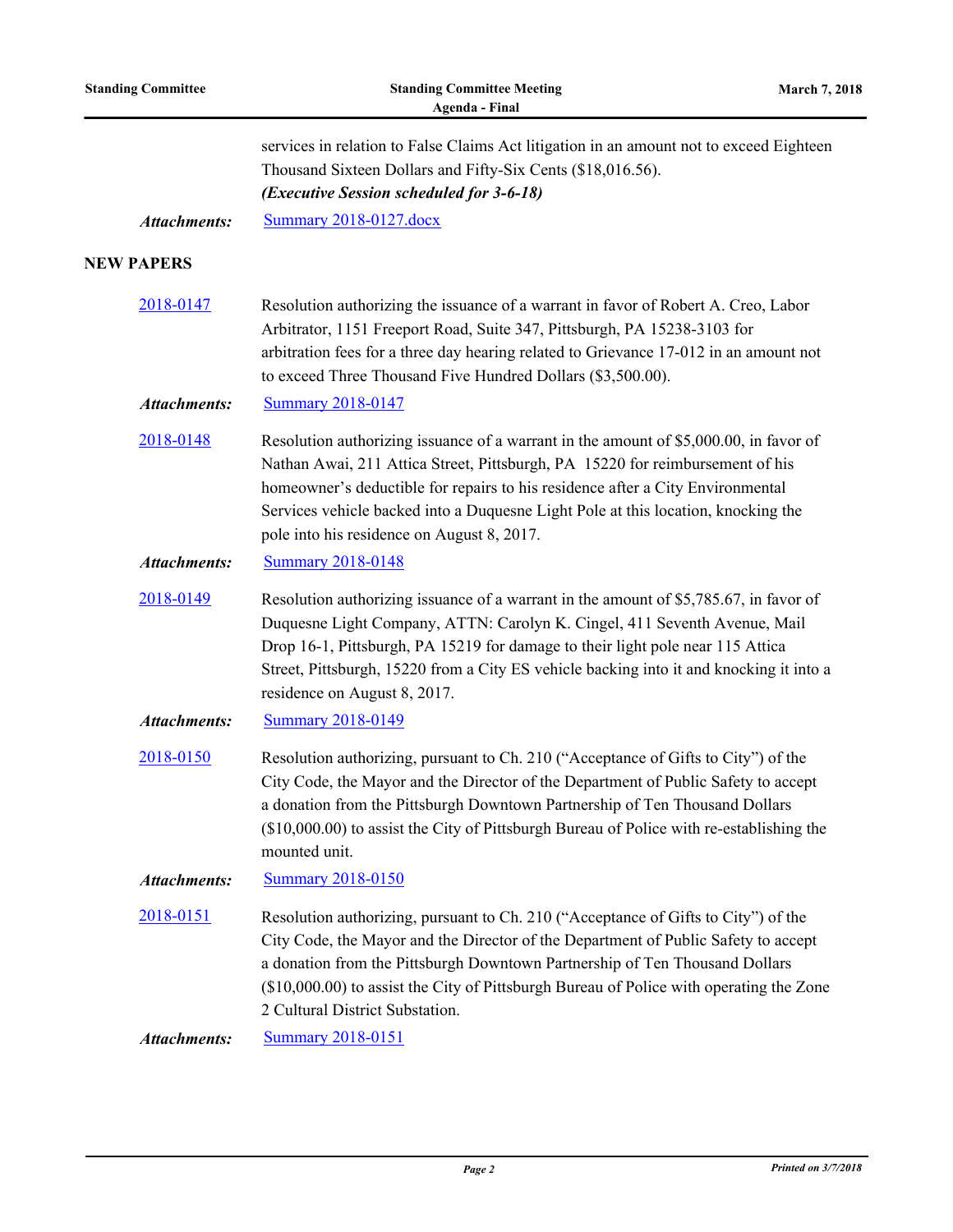### **INVOICES**

#### **INVOICES FOR COUNCIL APPROVAL**

**The following departmental invoices not covered under a contract with the City shall be paid by the City Controller after the invoices have been approved by City Council at the March 7th 2018 Standing Committees meeting. A completed standard form detailing the expenditures is attached to all of the below listed invoices. No payments will be made to any of the below listed vendors prior the approval of City Council.** 

#### **CITY COUNCIL**

| Bell, Emily – reimbursement/coffee (Dist. 7)          | 13.95    |        |
|-------------------------------------------------------|----------|--------|
| Bellamonte Pizza – food for community event (Dist. 2) |          | 200.84 |
| Coffee Serv., Inc. – coffee service (Dist. 9)         | 127.92   |        |
| Pittsburgh Mailing – mailing service (Dist. 6)        | 1,244.44 |        |

#### **OMB**

| New Pittsburgh Courier – announcement for intent to release CDBG funds |        | 1,035.32 |
|------------------------------------------------------------------------|--------|----------|
| Shred-It – document destruction services for CDBG division             | 50.00  |          |
| Commonwealth of PA – submission fee for RACP grant                     | 500.00 |          |
| Commonwealth of PA – submission fee for RACP grant                     | 500.00 |          |

#### **LAW**

| <b>AKF Reporters Incorporated – depositions</b>                            | 1,609.15 |          |       |
|----------------------------------------------------------------------------|----------|----------|-------|
| <b>Allegheny County – deposition transcript</b>                            | 70.00    |          |       |
| Jocelyn A Banks – reimbursement for postage for mailing in litigation case |          |          | 28.80 |
| Pennsylvania Bar Institute – continuing legal education course             |          | 299.00   |       |
| Zobrak, Michael $E$ – arbitration services regarding a case                |          | 1,526.22 |       |

## **HUMAN RESOURCES**

| Community College of Beaver County – advertising        | 65.00  |
|---------------------------------------------------------|--------|
| $RecruitMility - advertising$<br>1.136.00               |        |
| Dalimonte, Brandon – reimbursement for notary exam fees | 107.00 |
| Zappa, Kathleen – reimbursement for notary exam fee     | 65.00  |

#### **PLI**

| Hill, Brian P – reimbursement for certification renewals                     | 100.00 |        |
|------------------------------------------------------------------------------|--------|--------|
| Kelly, Timothy – reimbursement for state certification required for position |        | 100.00 |
| Schreeengost, Donald – reimbursement for ICC certification                   | 95.00  |        |

## **PUBLIC SAFETY ADMIN**

| Salsa Pittsburgh – dance lessons for Valentine's on Ice special event | 150.00 |
|-----------------------------------------------------------------------|--------|
|-----------------------------------------------------------------------|--------|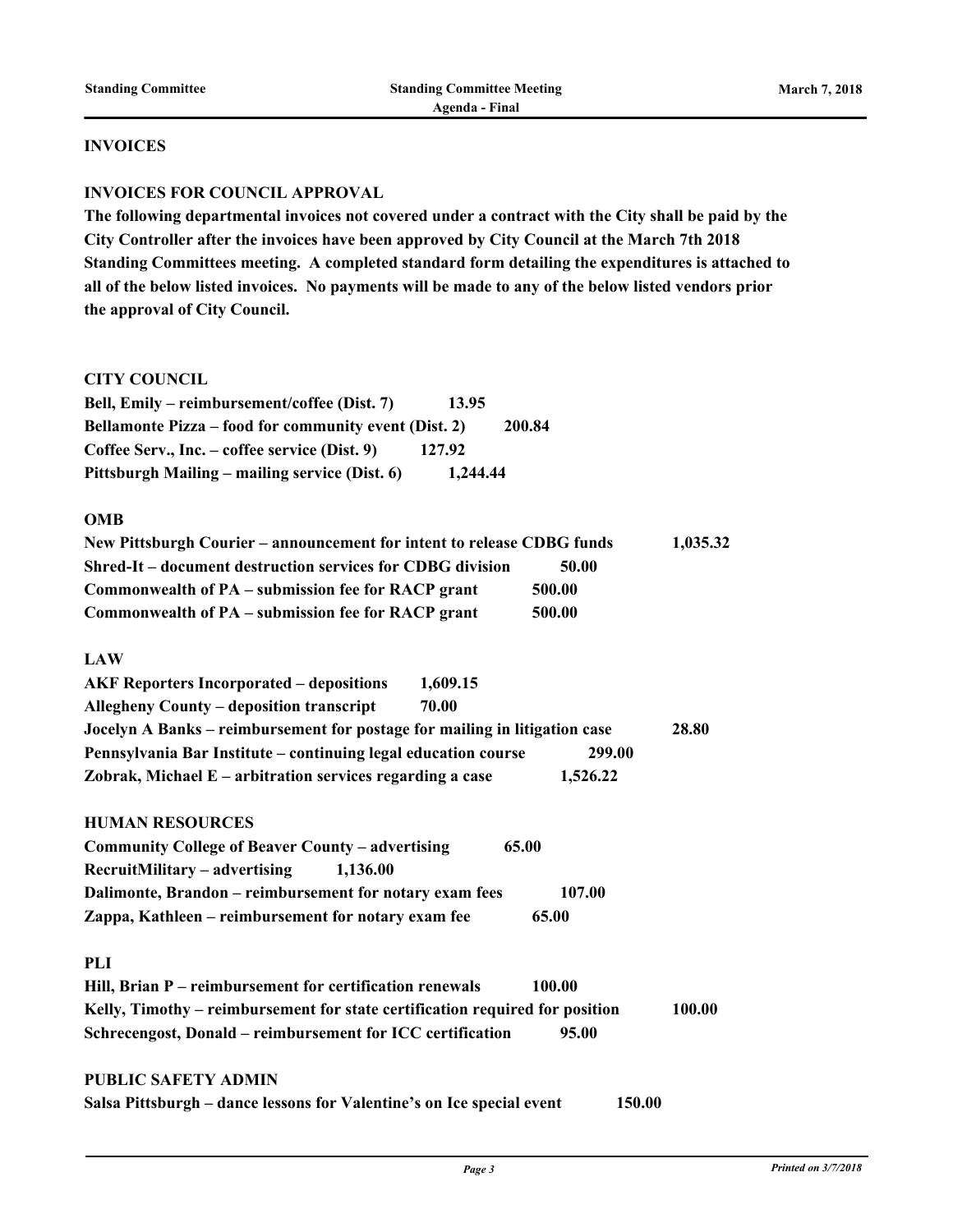| <b>Standing Committee</b>                                          | <b>Standing Committee Meeting</b><br><b>Agenda</b> - Final                  | <b>March 7, 2018</b> |
|--------------------------------------------------------------------|-----------------------------------------------------------------------------|----------------------|
| Sciulli's Pizza – pizza for Valentine's on Ice special event       | 140.00                                                                      |                      |
| <b>POLICE</b>                                                      |                                                                             |                      |
| Markl Supply – 2 rifles for SWAT team                              | 361.58                                                                      |                      |
|                                                                    | Roaring Brooke Veterinary Service - veterinary services for mounted unit    | 554.00               |
| <b>S&amp;D Calibration Services - Enrad/Accutrak certification</b> | 409.00                                                                      |                      |
|                                                                    | Jason Campbell Horse Shoeing - shoeing horses for mounted unit<br>650.00    |                      |
| <b>OMI</b>                                                         |                                                                             |                      |
|                                                                    | Iron Mountain Records Management – storage of documents<br>272.75           |                      |
| Net Transcripts Inc – transcription of case interviews             | 308.45                                                                      |                      |
| <b>PUBLIC WORKS</b>                                                |                                                                             |                      |
| Ghafoor, Tahajud - renewal of CDL class B                          | 94.50                                                                       |                      |
| Wilkes, Mark – renewal of CDL class B                              | 114.50                                                                      |                      |
|                                                                    | Atlas Clay & Metal Products Inc – 12" drainage pipe for Muldowney Ave drain | 1,794.00             |
| <b>CPRB</b>                                                        |                                                                             |                      |
|                                                                    | Black & White Reunion - Summit Against Racism program book advertisement    | 325.00               |
| Carpenter, Don - videography production services                   | 125.00                                                                      |                      |
| $\mathbf{r}$                                                       |                                                                             |                      |

## **INTRA DEPARTMENTAL TRANSFERS**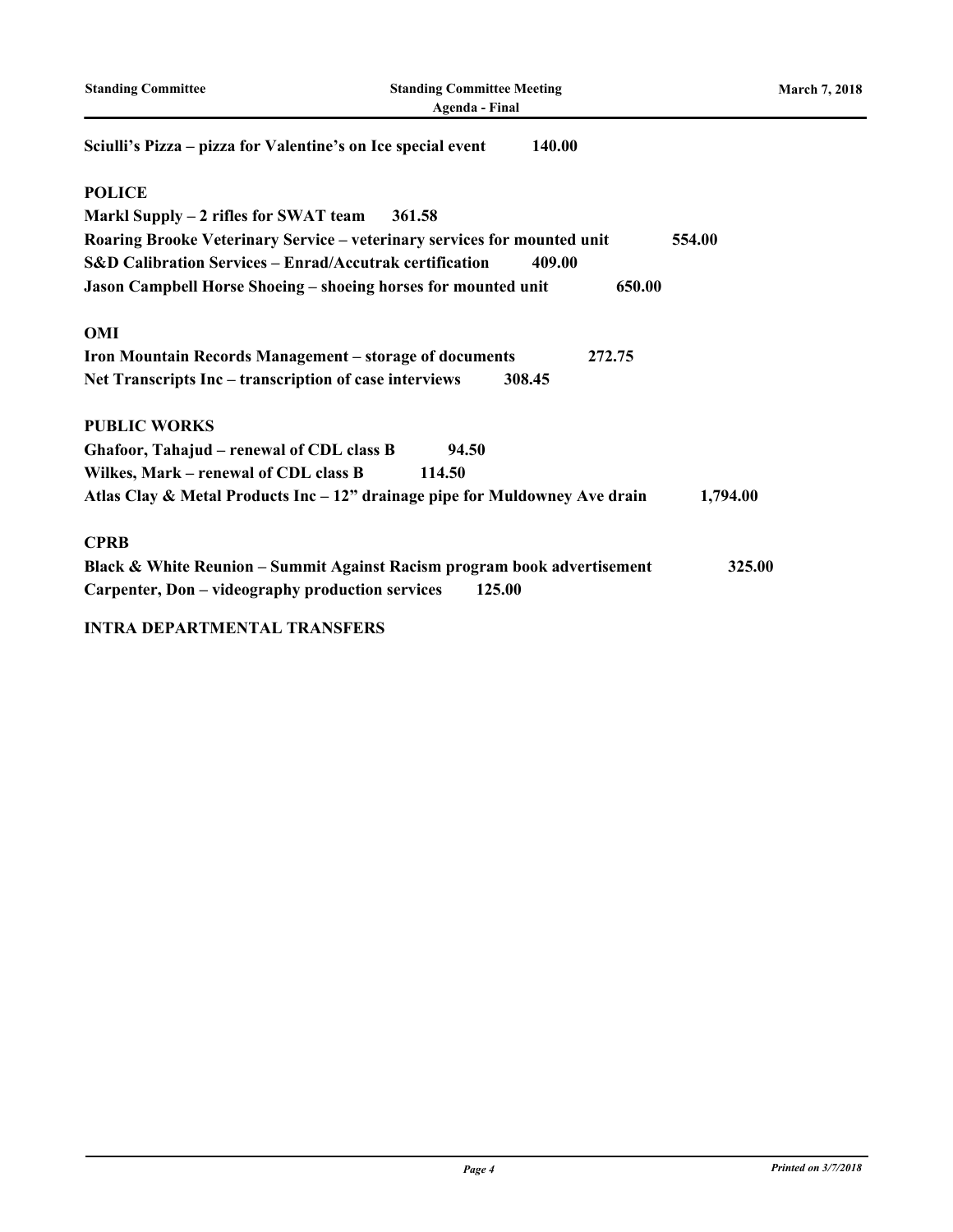#### **P-CARD APPROVALS**

**The following Purchase Card transactions are submitted for your approval, March 7, 2018 Department Vendor Name Comments/Description Item Total City Clerk IIMC (\$395.00) City Clerk Responsible Hospitality Institute (Weiland, Kate) Registration for Councilman Kraus for the Sociable City Summit in New Orleans. \$450.00 OMB USPS PO 4166320071 (Olzinger, Jennifer) overnight postage to BOA after mailroom closed \$24.70 OMB Twenty Eighty Strategy (Olzinger, Jennifer) 4 day contract management training course - Dorman \$1,120.00 Innovation & Performance E PLUS TECHNOLOGY INC (Christian, Debra) Network UPS battery adapters; (Hill, Stacy) Cables - approved \$135.10 Controller APL APPLE ONLINE STORE (DiNardo, Gina, 03/01/18 10:59) App dev credit (\$6.93) Human Relations, HUD trust fund Fiverr (Salem, Rachel) The Commission was in need of a logo for the Affirmatively Furthering Fair Housing Task Force for community engagement purposes. This was a one time purchase with a quick turnaround \$11.00 Human Resources Delta Foundation of Pittsburgh (Vogel, Pam) Registration Fee for Pride Festival. \$400.00 Human Resources Chatham University (Vogel, Pam) Fee for Job/Intern Networking Fair. \$15.00 Human Resources Eventbrite - Confronting Sexual Harassment (Vogel, Pam) Registration Fee for Full Day Workshop - J. Manuel/R.Butler \$130.00 Human Resources Eventbrite - Confronting Sexual Harassment (Vogel, Pam) Registration Fee for 1/2 day Workshop - J. Manuel/R.Butler \$50.00 Planning Chateau Café & Cakery "(Abate, Janice) Manchester-Chateau Neighborhood Plan luncheon; (Gastil, Ray) The Sq Chateau expense is approved The TST Square Cafe expense is approved The Panera Bread expense is approved The Sams Club expense is approved. " \$245.00 Planning, Green Initiatives Trust Fund Square Café (Abate, Janice) OMB and S&R Retreat Lunch; (Gastil, Ray) The Square Café expense is approved \$169.00 Planning, Green Initiatives Trust Fund PANERA BREAD #202339 (Abate, Janice) OMB and S&R Retreat Breakfast; (Gastil, Ray) The Panera Bread expense is approved \$87.98 Planning, Green Initiatives Trust Fund SAMSCLUB.COM (Abate, Janice) OMB and S&R Retreat Snacks/Drinks; (Gastil, Ray)The Sams Club expense is approved. \$99.84 Planning, Green Initiatives Trust Fund SAMSCLUB.COM (Abate, Janice) OMB and S&R Retreat Snacks/Drinks; (sales tax) (Gastil, Ray) The Sams Club expense is approved. \$2.79 PLI International Code Council, Inc (O'Neill, Elizabeth) Cole IPMC Test \$209.00 Public Safety-Special Events Trust Fund Betsy Ann Candies Inc (Katze, Brian) Payment for chocolates for Valentines On Ice. \$300.00**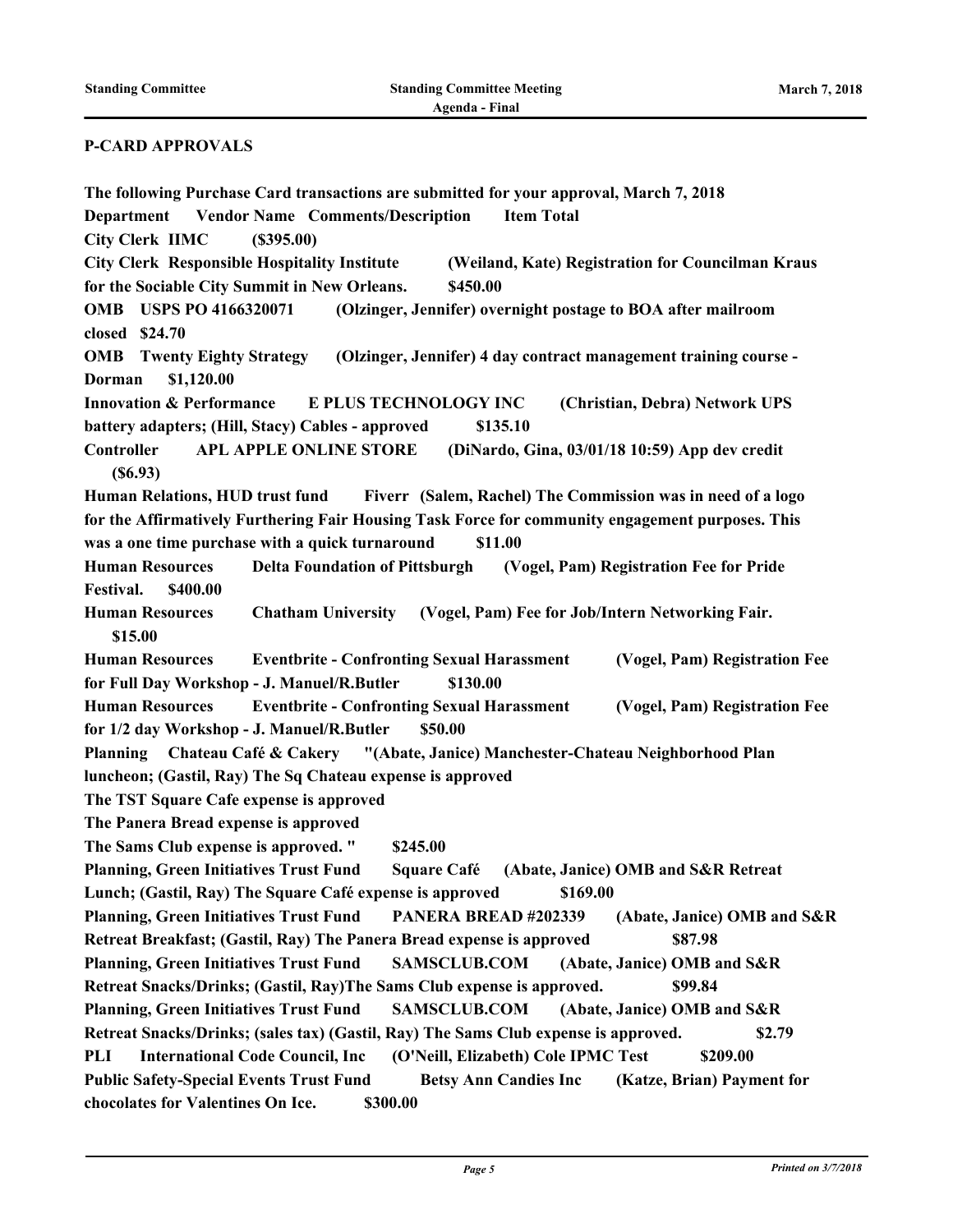| <b>Public Safety-Special Events Trust Fund</b><br>(McKenzie, Sheila) Payment for<br><b>4IMPRINT</b>                        |
|----------------------------------------------------------------------------------------------------------------------------|
| merchandise for the Great Race 2017<br>\$1,992.36                                                                          |
| Police Aqua Filter Fresh, Inc<br>(Wank, Lori Ann) Dolphin Pump for Academy - Off Aqua Filter                               |
| contract<br>\$25.00                                                                                                        |
| Police Aqua Filter Fresh, Inc<br>(Wank, Lori Ann) Case of cups, off contract Aqua Filter item                              |
| \$206.25                                                                                                                   |
| Police Aqua Filter Fresh, Inc<br>(Wank, Lori Ann) Case of cups - off Aqua Filter contract items                            |
| \$161.25                                                                                                                   |
| Police IACP<br>(Wank, Lori Ann) International Association of Chiefs of Police (IACP) 2018                                  |
| Membership<br>\$150.00                                                                                                     |
| Police IN COMBAT SWAG, LLC<br>(Nieves, Kathy) Mounted Patrol Patches<br>\$1,020.30                                         |
| (Nieves, Kathy) Bomb Squad patches<br>Police IN COMBAT SWAG, LLC<br>\$896.87                                               |
| (Anthony, Maxine) Books for firefighter recruit class<br><b>Jones &amp; Bartlett Learning</b><br>\$2,144.25<br><b>Fire</b> |
| <b>NFPA National Fire Protection Association</b><br>(Anthony, Maxine) Updated fire and arson<br><b>Fire</b>                |
| \$832.45<br>manuals                                                                                                        |
| (Anthony, Maxine) Catering for Chiefs Meeting - charge was<br>Fire<br>PANERA BREAD #202339                                 |
| cancelled due to bad service.<br>(S532.51)                                                                                 |
| <b>Public Works, Administration</b><br><b>Paypal - Pittsburgh Section ASCE</b><br>(Bisnette, Doug) Training                |
| registration fee for DPW to attend class: Chlorides Impacts on Urban Land and Waterways.; DPW                              |
| <b>Admin. \$60.00</b>                                                                                                      |
| <b>Public Works, Operations</b><br>(Bisnette, Doug) Operational Supplies for Forestry<br>Sherrill, Inc                     |
| crews.; Forestry Division<br>\$2,409.66                                                                                    |
| <b>Public Works, Facilities</b><br><b>Holt Ramsey Pump &amp; Equipment</b><br>(Bisnette, Doug) Replacement pump            |
| for restrooms at Vanucci Park - Facilities Maintenance<br>\$1,981.00                                                       |
| <b>Public Works, Facilities</b><br>South Side Glass Co (Bisnette, Doug) One way glass for interview room                   |
| Zone 2 Police - Facilities Maintenance<br>\$105.63                                                                         |
| <b>Parks &amp; Recreation</b><br><b>American Red Cross</b><br>(Stagger, Lona) Red Cross transaction completed for          |
| recertification #1 for current OBH Staff.<br>\$165.00                                                                      |
| Artist & Craftsman Supply (Burns, Nancy) Fabric and paper block printing<br><b>Parks &amp; Recreation</b>                  |
| ink supplies for first and second grade after school fiber arts program.<br>\$90.32                                        |
| <b>GIANT-EAGLE #6379</b><br>(Sonnet, Rachel) Giant Eagle Receipt Magee<br><b>Parks &amp; Recreation</b>                    |
| <b>Cooking Class</b><br>\$34.16                                                                                            |
| <b>Parks &amp; Recreation</b><br>Chapon's Greenhouse & Supply (Burns, Nancy) Winter bird feeder supplies                   |
| for after school garden club that taught third and fourth grade students about biodegradable                               |
| substances capable of being decomposed by bacteria or other living organisms.<br>\$68.92                                   |
| <b>Parks &amp; Recreation</b><br>WALK 15 (Coyne, Jon) Walk 15 basic level instructor certification for Valarie             |
| \$99.00<br><b>Brewer</b>                                                                                                   |
|                                                                                                                            |
| <b>Parks &amp; Recreation</b><br><b>Toms Fridays Market</b><br>(Burns, Nancy) Raw suet for winter bird feeders for         |
| third and fourth grade after school garden club.<br>\$6.51                                                                 |
| <b>Parks &amp; Recreation</b><br>SAMSCLUB #6678<br>(Burns, Nancy) Bulk oranges and raisins for                             |
| \$16.46<br>biodegradable bird house for after school garden club.                                                          |
| <b>Parks &amp; Recreation</b><br>Pittsburgh Trophy Company (Rothhaar, Stephen) Mayor's Cup Engravings                      |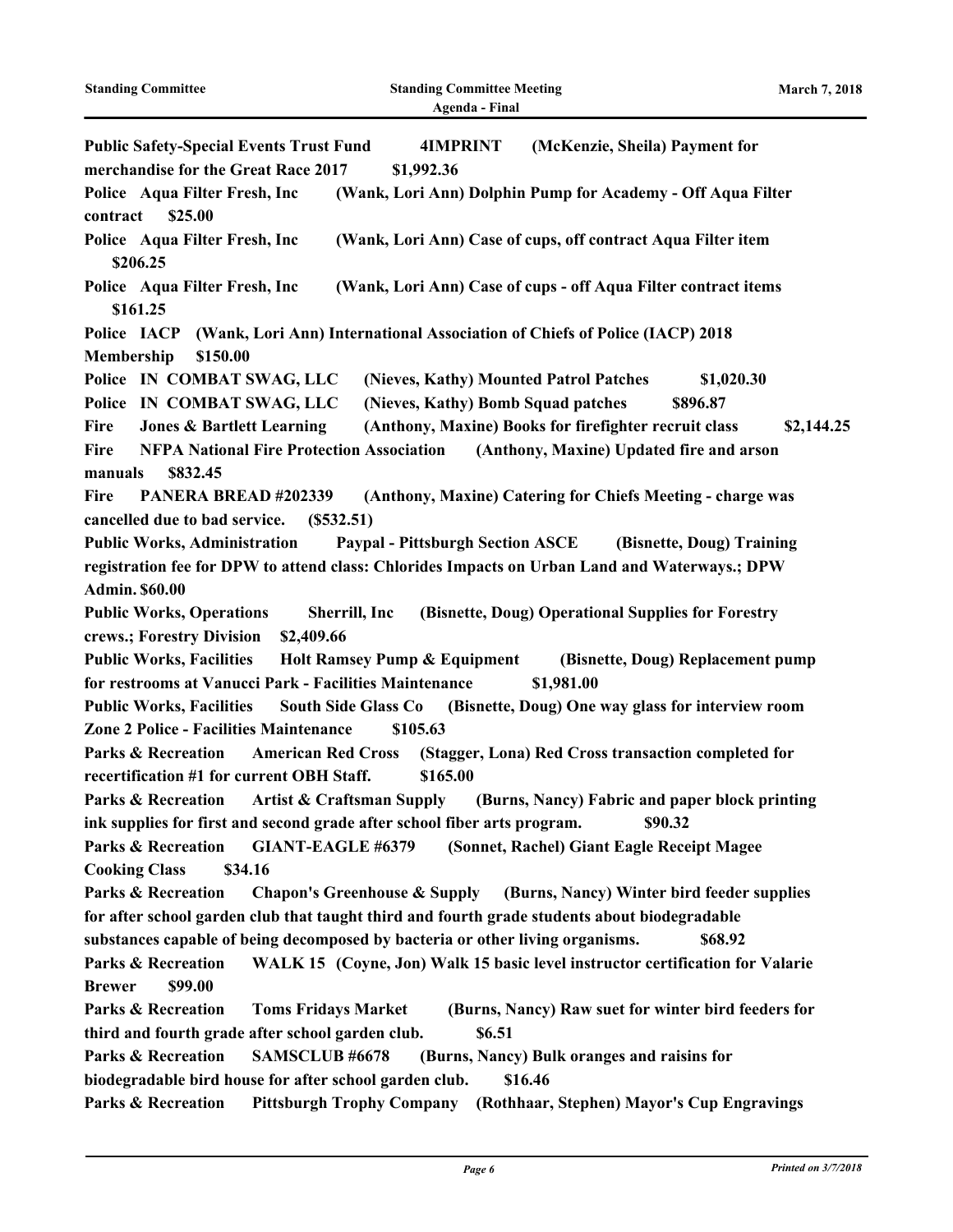| <b>Standing Committee</b>     |                         | <b>Standing Committee Meeting</b>                         | <b>March 7, 2018</b> |
|-------------------------------|-------------------------|-----------------------------------------------------------|----------------------|
|                               |                         | Agenda - Final                                            |                      |
| 2017<br>\$70.00               |                         |                                                           |                      |
| <b>Parks &amp; Recreation</b> | <b>Balloons Instead</b> | (Burns, Nancy) Balloons for Black History PPS School Wide |                      |

**Assembly including community leaders and professionals sharing past, present and future messages to encourage and inspire youth. Guest Presenters included Pittsburgh Fire Fighters and Zone 6 Police Officers, District 9 Board Representative, and culturally relevant entrepreneurs and managers \$310.00 Parks & Recreation Third Generation of Pennsylvania (McKenzie, Sheila) payment for dept voice mail services \$341.00 Parks & Recreation LEFF-MARVIN CLEANER (Burns, Nancy) Dry cleaning of ceremonial black and gold bunting flags \$120.00**

### **PUBLIC WORKS COMMITTEE, MRS. KAIL-SMITH, CHAIR**

### **NEW PAPERS**

| 2018-0152           | Resolution amending Resolution No. 797, effective December 28, 2017, entitled                                                                                                                                                                                                                                                                                                                                              |
|---------------------|----------------------------------------------------------------------------------------------------------------------------------------------------------------------------------------------------------------------------------------------------------------------------------------------------------------------------------------------------------------------------------------------------------------------------|
|                     | "adopting and approving the 2018 Capital Budget and the 2018 Community                                                                                                                                                                                                                                                                                                                                                     |
|                     | Development Block Grant Program, and the 2018 through 2023 Capital                                                                                                                                                                                                                                                                                                                                                         |
|                     | Improvement Program" by supplementing the 2018 City of Pittsburgh Street                                                                                                                                                                                                                                                                                                                                                   |
|                     | Resurfacing to be funded by a \$200,000 transfer from the Office of Management and                                                                                                                                                                                                                                                                                                                                         |
|                     | Budget's Operating Budget.                                                                                                                                                                                                                                                                                                                                                                                                 |
| <b>Attachments:</b> | <b>Summary 2018-0152</b>                                                                                                                                                                                                                                                                                                                                                                                                   |
| 2018-0153           | Resolution further amending Resolution No. 675 of 2008, effective January 29, 2009, as<br>amended, entitled "Resolution adopting and approving the 2009 Capital Budget and the<br>2009 Community Development Block Grant Program; and approving the 2009 through<br>2013 Capital Improvement Program," by reducing AUTOMATED FUEL<br>DISPENSING SYSTEM by \$7,048.00 and increasing STREET RESURFACING by                  |
|                     | \$7,048.00.                                                                                                                                                                                                                                                                                                                                                                                                                |
| <b>Attachments:</b> | <b>Summary 2018-0153</b>                                                                                                                                                                                                                                                                                                                                                                                                   |
| 2018-0154           | Resolution further amending Resolution No. 768 of 2009, effective December 31, 2009,<br>as amended, entitled Resolution adopting and approving the 2010 Capital Budget and the<br>2010 Community Development Block Grant Program; and approving the 2010 through<br>2014 Capital Improvement Program," by reducing NEIGHBORHOOD STREET<br>IMPROVEMENTS by \$33,962.44 and increasing STREET RESURFACING by<br>\$33,962.44. |
| <b>Attachments:</b> | <b>Summary 2018-0154</b>                                                                                                                                                                                                                                                                                                                                                                                                   |
| 2018-0155           | Resolution further amending Resolution No. 908 of 2010, effective January 1, 2011, as<br>amended, entitled "Adopting and approving the 2011 Capital Budget and the 2011<br>Community Development Block Grant Program; and approving the 2011 through 2016<br>Capital Improvement Program," by reducing FIRE EQUIPMENT by \$55,591.48 and<br>increasing STREET RESURFACING by \$55,591.48.                                  |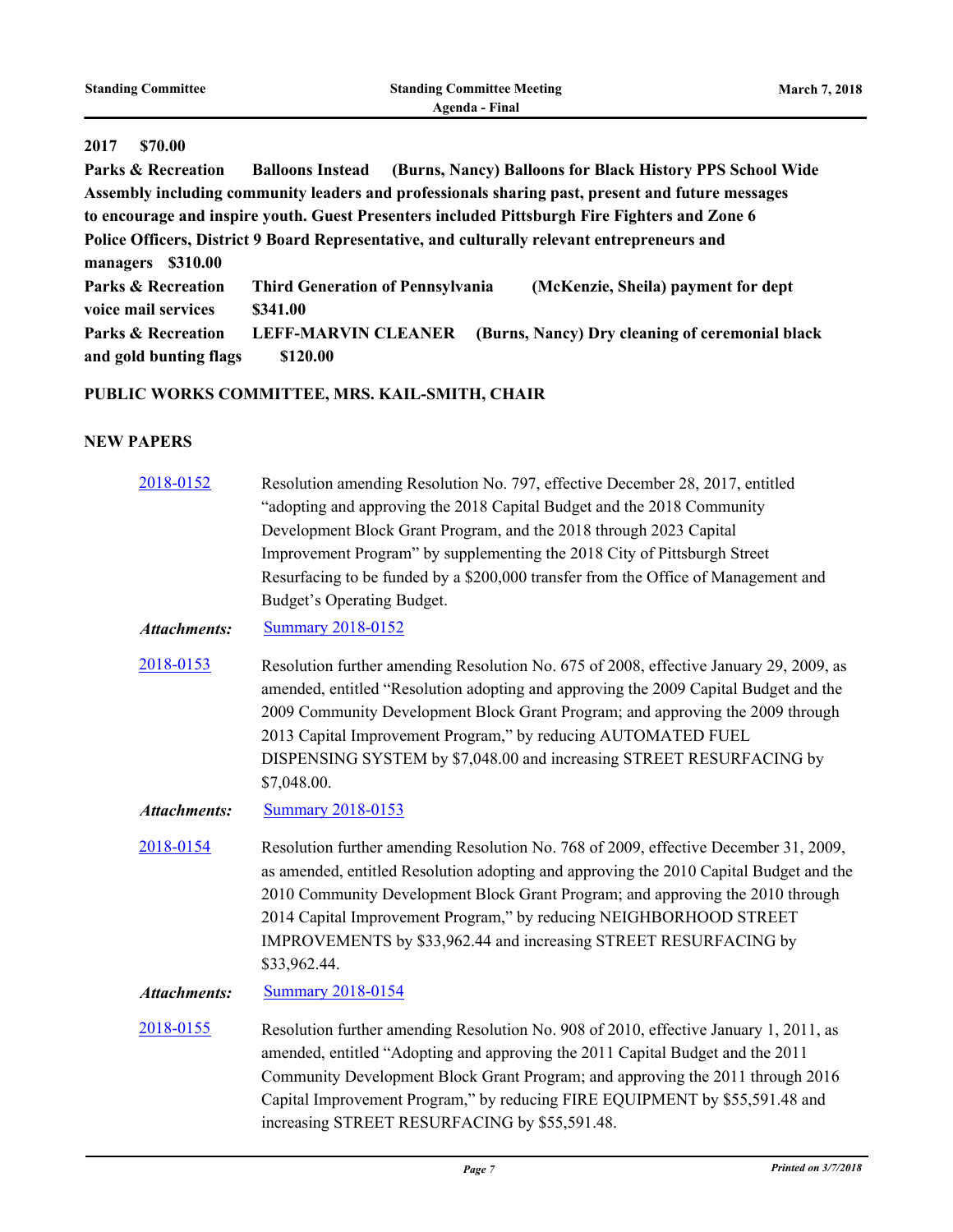| Attachments: | <b>Summary 2018-0155</b> |  |
|--------------|--------------------------|--|
|              |                          |  |

[2018-0156](http://pittsburgh.legistar.com/gateway.aspx?m=l&id=/matter.aspx?key=22455) Resolution further amending Resolution No. 855 of 2011, effective December 29, 2011, as amended, entitled "Resolution adopting and approving the 2012 Capital Budget and the 2012 Community Development Block Grant Program; and approving the 2012 through 2017 Capital Improvement Program," by reducing SWIFT WATER RESCUE by \$58,185.00, PORTMAN SLOPE by \$24,724.31, and POLICE EQUIPMENT by \$6,684.70 and increasing STREET RESURFACING by \$89,594.01.

*Attachments:* [Summary 2018-0156](http://pittsburgh.legistar.com/gateway.aspx?M=F&ID=46f41fae-1ff0-4812-8de9-723dc311dc51.docx)

[2018-0157](http://pittsburgh.legistar.com/gateway.aspx?m=l&id=/matter.aspx?key=22456) Resolution further amending Resolution No. 772 of 2012, effective January 1, 2013, as amended, entitled "Resolution adopting and approving the 2013 Capital Budget and the 2013 Community Development Block Grant Program; and approving the 2013 through 2018 Capital Improvement Program," by reducing ELECTRONIC DAILY ACTIVITY SHEET by \$61,000.00 and PROPERTY MANAGEMENT by \$5,712.86 and increasing STREET RESURFACING by \$66,712.86.

#### *Attachments:* [Summary 2018-0157](http://pittsburgh.legistar.com/gateway.aspx?M=F&ID=60a527c5-3cef-4434-93cf-404ad8d7b136.docx)

[2018-0158](http://pittsburgh.legistar.com/gateway.aspx?m=l&id=/matter.aspx?key=22457) Resolution further amending Resolution No. 858 of 2014, effective January 1, 2015, as amended, entitled "Resolution adopting and approving the 2015 Capital Budget and the 2015 Community Development Block Grant Program; and approving the 2015 through 2020 Capital Improvement Program," by reducing PUBLIC WORKS RADIO REPLACEMENT by \$137,976.19, FUEL SYSTEM UPGRADE by \$84,000.00, HYDRAULIC RESCUE TOOL by \$25,440.00, AMMON POOL FILTER by \$14,182.44, and STREETSCAPE AND INTERSECTION RECONSTRUCTION by \$7,862.44 and increasing STREET RESURFACING by \$269,461.07.

*Attachments:* [Summary 2018-0158](http://pittsburgh.legistar.com/gateway.aspx?M=F&ID=200b90f4-f5ee-41ab-9000-bdd22930fbc9.docx)

[2018-0159](http://pittsburgh.legistar.com/gateway.aspx?m=l&id=/matter.aspx?key=22458) Resolution further amending Resolution No. 816 of 2015, effective December 18, 2015, as amended, entitled "Resolution adopting and approving the 2016 Capital Budget and the 2016 Community Development Block Grant Program; and approving the 2016 through 2021 Capital Improvement Program," by reducing LOWER HETH'S RUN by \$75,599.09 and increasing STREET RESURFACING by \$75,599.09.

### *Attachments:* [Summary 2018-0159](http://pittsburgh.legistar.com/gateway.aspx?M=F&ID=f51be9e5-1ef2-49df-8b65-e4fc5d9c40bb.docx)

[2018-0199](http://pittsburgh.legistar.com/gateway.aspx?m=l&id=/matter.aspx?key=22498) Resolution authorizing the Mayor and Director of the Department of Mobility and Infrastructure (DOMI) to execute relevant agreements to receive grant funding from the Heinz Endowments to provide operational support for DOMI as well as funding for equipment, research into mobility technology and applications, etc. and further providing for an agreement and expenditures not to exceed TWO HUNDRED FIFTY THOUSAND (\$250,000.00) dollars for this stated purpose.

*Attachments:* [Summary 2018-0199](http://pittsburgh.legistar.com/gateway.aspx?M=F&ID=1eb60f38-c8c6-4e91-b009-0591af769d32.docx)

#### **INTERGOVERNMENTAL AFFAIRS COMMITTEE, MR. O'CONNOR, CHAIR**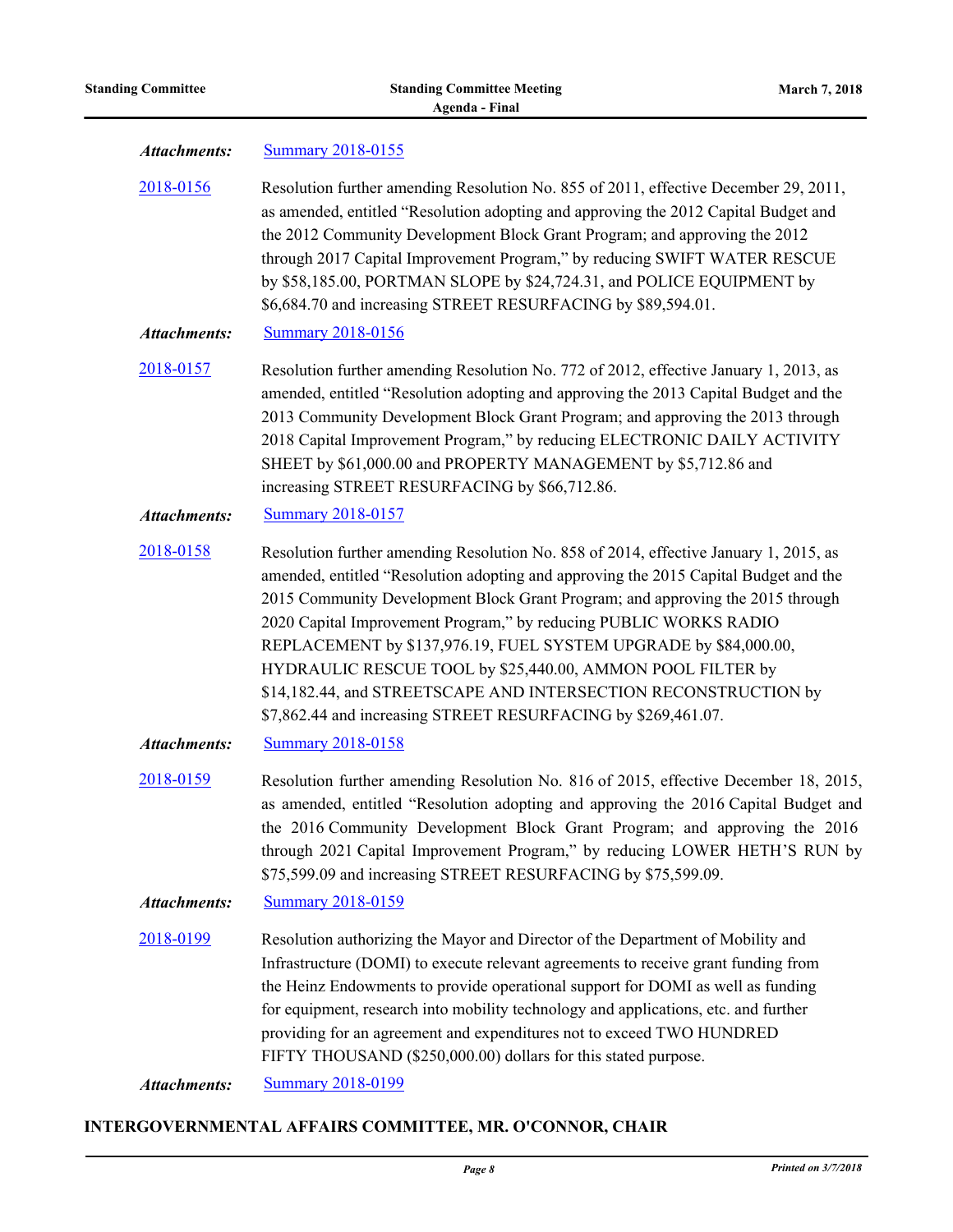$NEW$ 

## **DEFERRED PAPERS**

| 2018-0135           | Resolution adopting Plan Revision to the City of Pittsburgh's Official Sewage<br>Facilities Plan for Springway LLC for property located at 2330 Penn Avenue,<br>Pittsburgh, PA 15222.                                                                                                                                    |
|---------------------|--------------------------------------------------------------------------------------------------------------------------------------------------------------------------------------------------------------------------------------------------------------------------------------------------------------------------|
| <b>Attachments:</b> | Summary 2018-0135.docx                                                                                                                                                                                                                                                                                                   |
|                     | 2018-0135-Exhibit A. 2330 Penn Ave                                                                                                                                                                                                                                                                                       |
|                     | 2018-0135-Questionnaire. 2330 Penn                                                                                                                                                                                                                                                                                       |
| PAPERS              |                                                                                                                                                                                                                                                                                                                          |
| 2018-0161           | Resolution authorizing the Urban Redevelopment Authority of Pittsburgh to submit an<br>Application to the Pennsylvania Office of the Budget for a Redevelopment Assistance<br>Capital Program grant of up to \$750,000 for the 119 Sixth Street Multiplex<br>Development project. (Council District 6)                   |
| <b>Attachments:</b> | <b>Summary 2018-0161</b>                                                                                                                                                                                                                                                                                                 |
| 2018-0162           | Resolution authorizing a Cooperation Agreement or Agreements with the Urban<br>Redevelopment Authority of Pittsburgh in connection with the URA's application for<br>a Redevelopment Assistance Capital Program grant of up to \$750,000 for the 119<br>Sixth Street Multiplex Development project. (Council District 6) |
| <b>Attachments:</b> | <b>Summary 2018-0162</b>                                                                                                                                                                                                                                                                                                 |
| 2018-0165           | Resolution authorizing the Urban Redevelopment Authority of Pittsburgh to submit an<br>Application to the Pennsylvania Office of the Budget for a Redevelopment Assistance<br>Capital Program grant of up to \$500,000 for the Carnegie Science Center Expansion<br>project. (Council District 6)                        |
| <b>Attachments:</b> | <b>Summary 2018-0165</b>                                                                                                                                                                                                                                                                                                 |
| 2018-0166           | Resolution authorizing a Cooperation Agreement or Agreements with the Urban<br>Redevelopment Authority of Pittsburgh in connection with the URA's application for<br>a Redevelopment Assistance Capital Program grant of up to \$500,000 for the<br>Carnegie Science Center Expansion project. (Council District 6)      |
| <b>Attachments:</b> | <b>Summary 2018-0166</b>                                                                                                                                                                                                                                                                                                 |
| 2018-0167           | Resolution authorizing the Urban Redevelopment Authority of Pittsburgh to submit an<br>Application to the Pennsylvania Office of the Budget for a Redevelopment Assistance<br>Capital Program grant of up to \$500,000 for the Center for Victims project.<br>(Council District 3)                                       |
| <b>Attachments:</b> | <b>Summary 2018-0167</b>                                                                                                                                                                                                                                                                                                 |
| 2018-0168           | Resolution authorizing a Cooperation Agreement or Agreements with the Urban<br>Redevelopment Authority of Pittsburgh in connection with the URA's application for                                                                                                                                                        |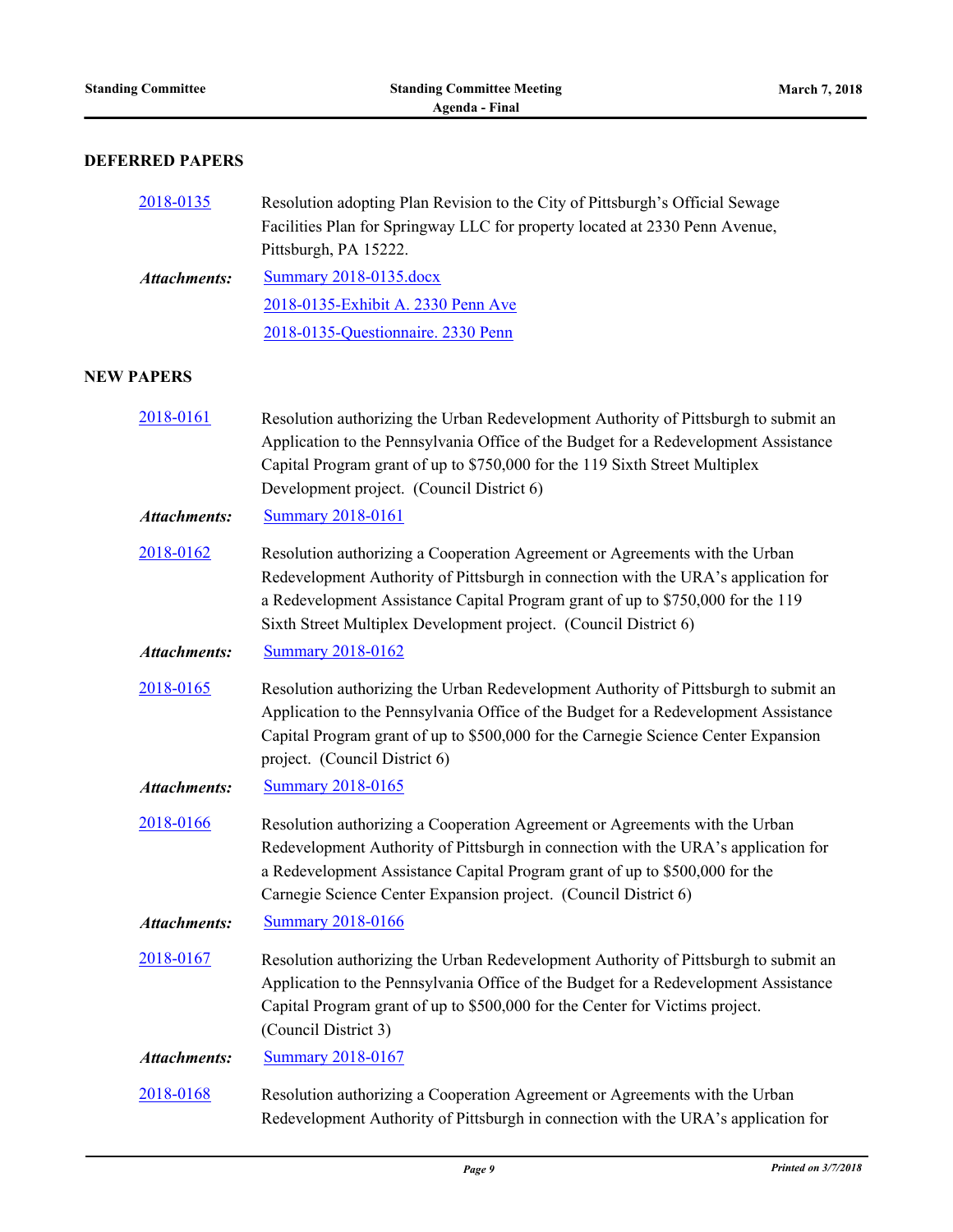| <b>Standing Committee</b> | <b>Standing Committee Meeting</b><br><b>Agenda - Final</b>                                                                                                                                                                                                                                                                                      | <b>March 7, 2018</b> |
|---------------------------|-------------------------------------------------------------------------------------------------------------------------------------------------------------------------------------------------------------------------------------------------------------------------------------------------------------------------------------------------|----------------------|
|                           | a Redevelopment Assistance Capital Program grant of up to \$500,000 for the Center<br>for Victims project. (Council District 3)                                                                                                                                                                                                                 |                      |
| <b>Attachments:</b>       | <b>Summary 2018-0168</b>                                                                                                                                                                                                                                                                                                                        |                      |
| 2018-0169                 | Resolution authorizing the Urban Redevelopment Authority of Pittsburgh to submit an<br>Application to the Pennsylvania Office of the Budget for a Redevelopment Assistance<br>Capital Program grant of up to \$500,000 for the Duquesne University Rockwell Hall:<br>Fourth Floor Renovation project. (Council District 6)                      |                      |
| <b>Attachments:</b>       | <b>Summary 2018-0169</b>                                                                                                                                                                                                                                                                                                                        |                      |
| 2018-0170                 | Resolution authorizing a Cooperation Agreement or Agreements with the Urban<br>Redevelopment Authority of Pittsburgh in connection with the URA's application for<br>a Redevelopment Assistance Capital Program grant of up to \$500,000 for the<br>Duquesne University Rockwell Hall: Fourth Floor Renovation project. (Council<br>District 6) |                      |
| <b>Attachments:</b>       | <b>Summary 2018-0170</b>                                                                                                                                                                                                                                                                                                                        |                      |
| 2018-0171                 | Resolution authorizing the Urban Redevelopment Authority of Pittsburgh to submit an<br>Application to the Pennsylvania Office of the Budget for a Redevelopment Assistance<br>Capital Program grant of up to \$1,000,000 for the Homewood Coliseum project.<br>(Council District 9)                                                             |                      |
| <b>Attachments:</b>       | <b>Summary 2018-0171</b>                                                                                                                                                                                                                                                                                                                        |                      |
| 2018-0172                 | Resolution authorizing a Cooperation Agreement or Agreements with the Urban<br>Redevelopment Authority of Pittsburgh in connection with the URA's application for<br>a Redevelopment Assistance Capital Program grant of up to \$1,000,000 for the<br>Homewood Coliseum project. (Council District 9)                                           |                      |
| <b>Attachments:</b>       | <b>Summary 2018-0172</b>                                                                                                                                                                                                                                                                                                                        |                      |
| 2018-0173                 | Resolution authorizing the Urban Redevelopment Authority of Pittsburgh to submit an<br>Application to the Pennsylvania Office of the Budget for a Redevelopment Assistance<br>Capital Program grant of up to \$1,000,000 for the Intensive Care Patient Rooms at<br>CHP project. (Council District 7)                                           |                      |
| <b>Attachments:</b>       | <b>Summary 2018-0173</b>                                                                                                                                                                                                                                                                                                                        |                      |
| 2018-0174                 | Resolution authorizing a Cooperation Agreement or Agreements with the Urban<br>Redevelopment Authority of Pittsburgh in connection with the URA's application for<br>a Redevelopment Assistance Capital Program grant of up to \$1,000,000 for the<br>Intensive Care Patient Rooms at CHP project. (Council District 7)                         |                      |
| <b>Attachments:</b>       | <b>Summary 2018-0174</b>                                                                                                                                                                                                                                                                                                                        |                      |
| 2018-0175                 | Resolution authorizing the Urban Redevelopment Authority of Pittsburgh to submit an<br>Application to the Pennsylvania Office of the Budget for a Redevelopment Assistance<br>Capital Program grant of up to \$500,000 for the JHHA Memory Care project.                                                                                        |                      |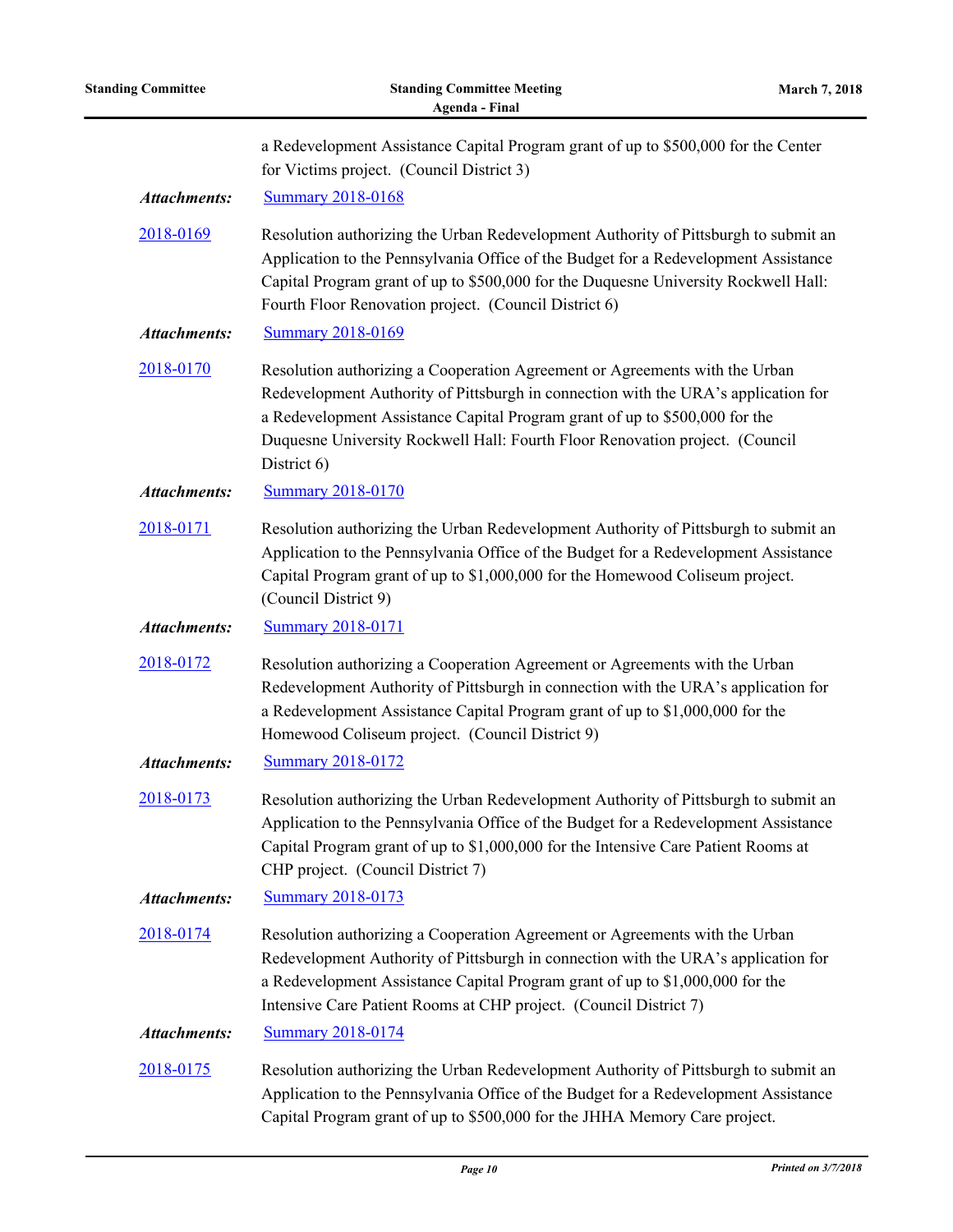|                     | (Council District 5)                                                                                                                                                                                                                                                                                             |
|---------------------|------------------------------------------------------------------------------------------------------------------------------------------------------------------------------------------------------------------------------------------------------------------------------------------------------------------|
| <b>Attachments:</b> | <b>Summary 2018-0175</b>                                                                                                                                                                                                                                                                                         |
| 2018-0176           | Resolution authorizing a Cooperation Agreement or Agreements with the Urban<br>Redevelopment Authority of Pittsburgh in connection with the URA's application for<br>a Redevelopment Assistance Capital Program grant of up to \$500,000 for JHHA<br>Memory Care project. (Council District 5)                   |
| <b>Attachments:</b> | <b>Summary 2018-0176</b>                                                                                                                                                                                                                                                                                         |
| 2018-0177           | Resolution authorizing the Urban Redevelopment Authority of Pittsburgh to submit an<br>Application to the Pennsylvania Office of the Budget for a Redevelopment Assistance<br>Capital Program grant of up to \$1,000,000 for the Larimer School Redevelopment<br>project. (Council District 9)                   |
| <b>Attachments:</b> | <b>Summary 2018-0177</b>                                                                                                                                                                                                                                                                                         |
| 2018-0178           | Resolution authorizing a Cooperation Agreement or Agreements with the Urban<br>Redevelopment Authority of Pittsburgh in connection with the URA's application for<br>a Redevelopment Assistance Capital Program grant of up to \$1,000,000 for the<br>Larimer School Redevelopment project. (Council District 9) |
| <b>Attachments:</b> | <b>Summary 2018-0178</b>                                                                                                                                                                                                                                                                                         |
| 2018-0179           | Resolution authorizing the Urban Redevelopment Authority of Pittsburgh to submit an<br>Application to the Pennsylvania Office of the Budget for a Redevelopment Assistance<br>Capital Program grant of up to \$1,000,000 for the Larimer/East Liberty Park project.<br>(Council District 9)                      |
| <b>Attachments:</b> | <b>Summary 2018-0179</b>                                                                                                                                                                                                                                                                                         |
| 2018-0180           | Resolution authorizing a Cooperation Agreement or Agreements with the Urban<br>Redevelopment Authority of Pittsburgh in connection with the URA's application for<br>a Redevelopment Assistance Capital Program grant of up to \$1,000,000 for the<br>Larimer/East Liberty Park project. (Council District 9)    |
| <b>Attachments:</b> | <b>Summary 2018-0180</b>                                                                                                                                                                                                                                                                                         |
| 2018-0181           | Resolution authorizing the Urban Redevelopment Authority of Pittsburgh to submit an<br>Application to the Pennsylvania Office of the Budget for a Redevelopment Assistance<br>Capital Program grant of up to \$2,000,000 for the Moxy Hotel & Lofts project.<br>(Council District 6)                             |
| <b>Attachments:</b> | <b>Summary 2018-0181</b>                                                                                                                                                                                                                                                                                         |
| 2018-0182           | Resolution authorizing a Cooperation Agreement or Agreements with the Urban<br>Redevelopment Authority of Pittsburgh in connection with the URA's application for<br>a Redevelopment Assistance Capital Program grant of up to \$2,000,000 for the<br>Moxy Hotel & Lofts project. (Council District 6)           |
| <b>Attachments:</b> | <b>Summary 2018-0182</b>                                                                                                                                                                                                                                                                                         |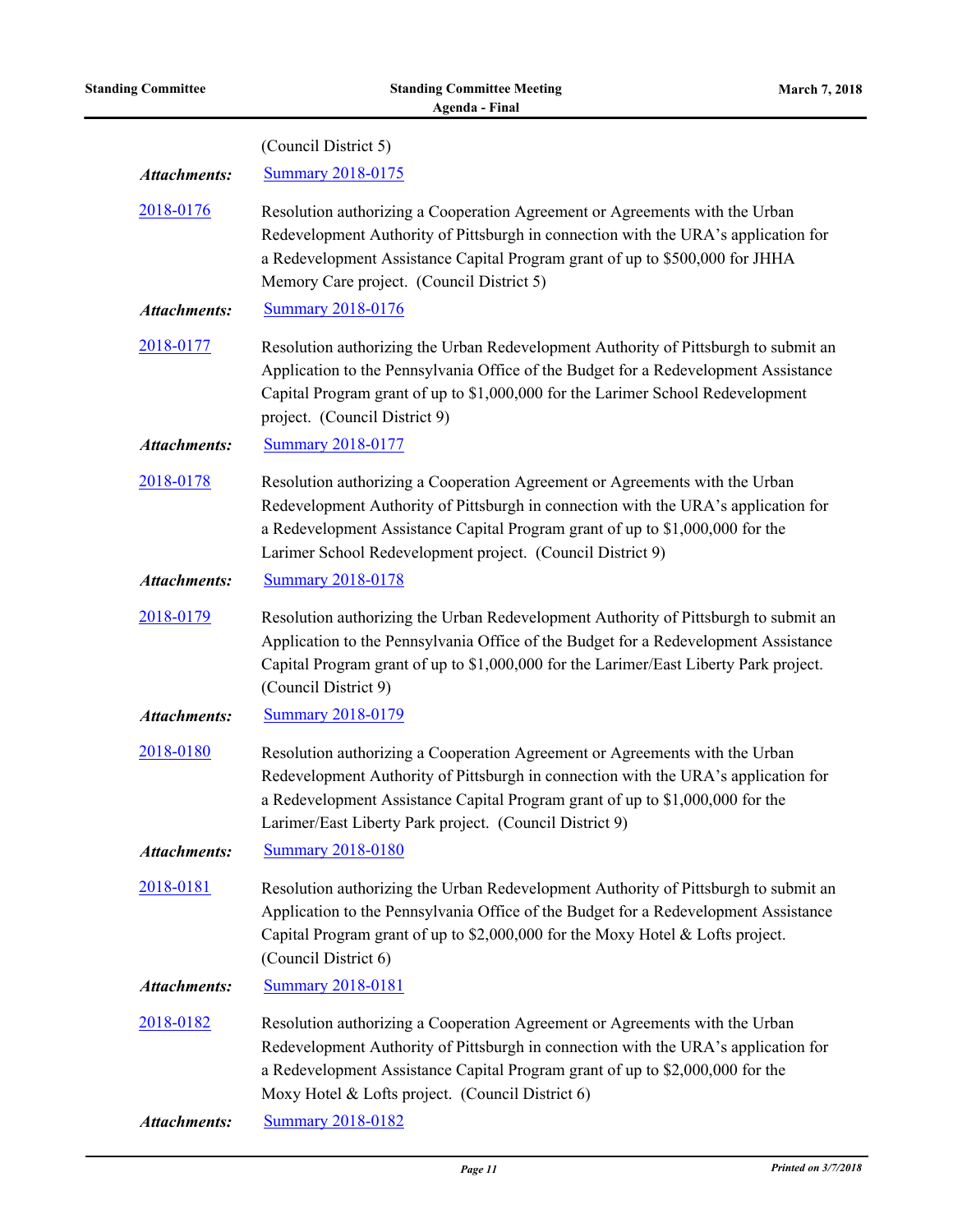| 2018-0183           | Resolution authorizing the Urban Redevelopment Authority of Pittsburgh to submit an<br>Application to the Pennsylvania Office of the Budget for a Redevelopment Assistance<br>Capital Program grant of up to \$500,000 for the Multi-media Studio project.<br>(Council District 7)                                                  |
|---------------------|-------------------------------------------------------------------------------------------------------------------------------------------------------------------------------------------------------------------------------------------------------------------------------------------------------------------------------------|
| <b>Attachments:</b> | <b>Summary 2018-0183</b>                                                                                                                                                                                                                                                                                                            |
| 2018-0184           | Resolution authorizing a Cooperation Agreement or Agreements with the Urban<br>Redevelopment Authority of Pittsburgh in connection with the URA's application for<br>a Redevelopment Assistance Capital Program grant of up to \$500,000 for<br>Multi-media Studio project. (Council District 7)                                    |
| <b>Attachments:</b> | <b>Summary 2018-0184</b>                                                                                                                                                                                                                                                                                                            |
| 2018-0185           | Resolution authorizing the Urban Redevelopment Authority of Pittsburgh to submit an<br>Application to the Pennsylvania Office of the Budget for a Redevelopment Assistance<br>Capital Program grant of up to \$1,000,000 for the Almono-Hazelwood Mill 19<br>Redevelopment Phase II project. (Council District 5)                   |
| <b>Attachments:</b> | <b>Summary 2018-0185</b>                                                                                                                                                                                                                                                                                                            |
| 2018-0186           | Resolution authorizing a Cooperation Agreement or Agreements with the Urban<br>Redevelopment Authority of Pittsburgh in connection with the URA's application for<br>a Redevelopment Assistance Capital Program grant of up to \$1,000,000 for the<br>Almono-Hazelwood Mill 19 Redevelopment Phase II project. (Council District 5) |
| <b>Attachments:</b> | <b>Summary 2018-0186</b>                                                                                                                                                                                                                                                                                                            |
| 2018-0187           | Resolution authorizing the Urban Redevelopment Authority of Pittsburgh to submit an<br>Application to the Pennsylvania Office of the Budget for a Redevelopment Assistance<br>Capital Program grant of up to \$1,000,000 for the Museum Lab, Children's Museum<br>of Pittsburgh project. (Council District 1)                       |
| <b>Attachments:</b> | <b>Summary 2018-0187</b>                                                                                                                                                                                                                                                                                                            |
| 2018-0188           | Resolution authorizing a Cooperation Agreement or Agreements with the Urban<br>Redevelopment Authority of Pittsburgh in connection with the URA's application for<br>a Redevelopment Assistance Capital Program grant of up to \$1,000,000 for the<br>Museum Lab, Children's Museum of Pittsburgh project. (Council District 1)     |
| <b>Attachments:</b> | <b>Summary 2018-0188</b>                                                                                                                                                                                                                                                                                                            |
| 2018-0189           | Resolution authorizing the Urban Redevelopment Authority of Pittsburgh to submit an<br>Application to the Pennsylvania Office of the Budget for a Redevelopment Assistance<br>Capital Program grant of up to \$500,000 for the Susquehanna Street Phase 2<br>project. (Council District 9)                                          |
| <b>Attachments:</b> | <b>Summary 2018-0189</b>                                                                                                                                                                                                                                                                                                            |
| 2018-0190           | Resolution authorizing a Cooperation Agreement or Agreements with the Urban<br>Redevelopment Authority of Pittsburgh in connection with the URA's application for                                                                                                                                                                   |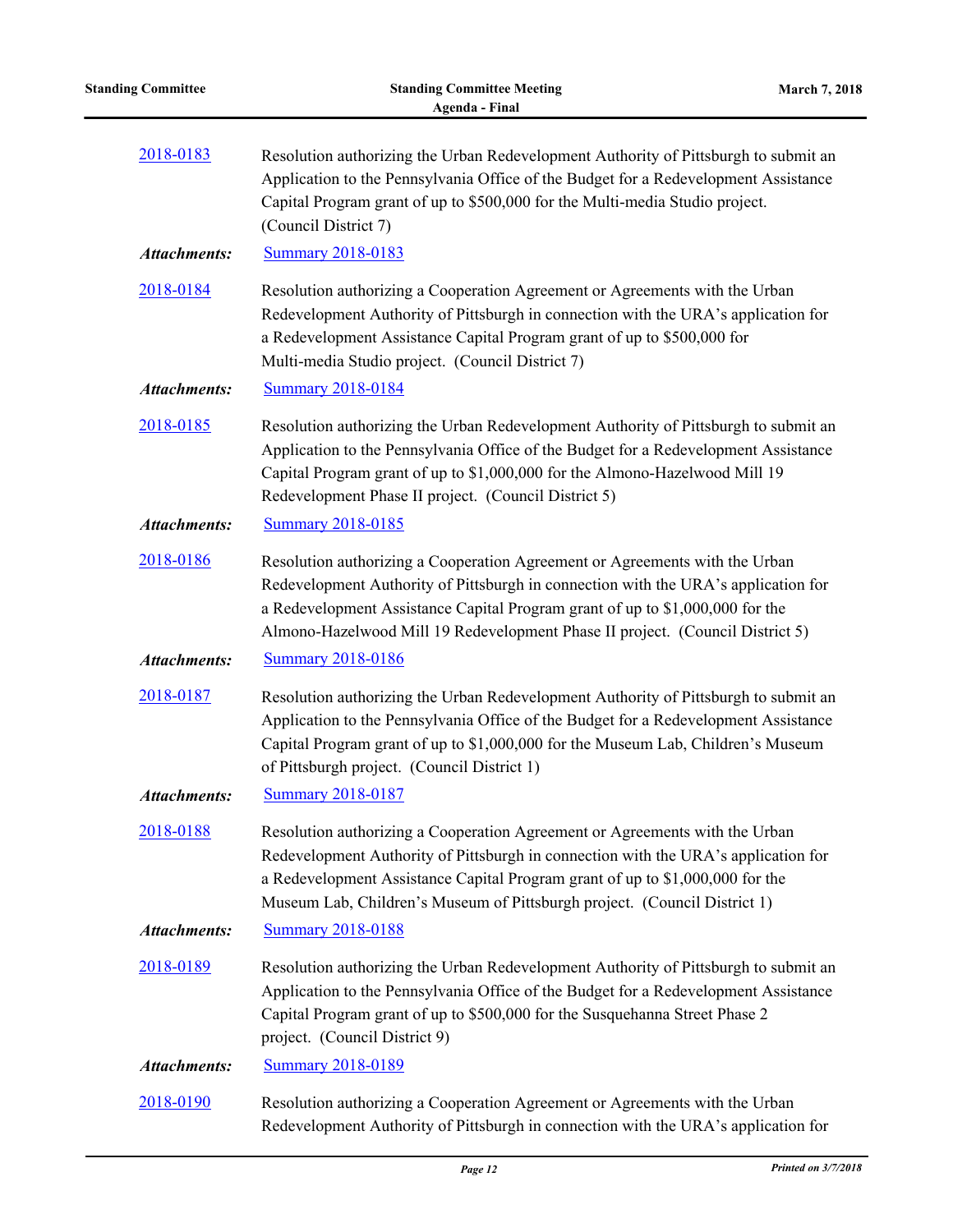| <b>Standing Committee</b> | <b>Standing Committee Meeting</b><br><b>March 7, 2018</b><br><b>Agenda - Final</b>                                                                                                                                                                                                                                                                                                                                                                                              |  |
|---------------------------|---------------------------------------------------------------------------------------------------------------------------------------------------------------------------------------------------------------------------------------------------------------------------------------------------------------------------------------------------------------------------------------------------------------------------------------------------------------------------------|--|
|                           | a Redevelopment Assistance Capital Program grant of up to \$500,000 for the<br>Susquehanna Street Phase 2 project. (Council District 9)                                                                                                                                                                                                                                                                                                                                         |  |
| <b>Attachments:</b>       | <b>Summary 2018-0190</b>                                                                                                                                                                                                                                                                                                                                                                                                                                                        |  |
| 2018-0191                 | Resolution authorizing the Urban Redevelopment Authority of Pittsburgh to submit an<br>Application to the Pennsylvania Office of the Budget for a Redevelopment Assistance<br>Capital Program grant of up to \$1,500,000 for the Heinz Buildings Redevelopment<br>project. (Council District 1)                                                                                                                                                                                 |  |
| <b>Attachments:</b>       | <b>Summary 2018-0191</b>                                                                                                                                                                                                                                                                                                                                                                                                                                                        |  |
| 2018-0192                 | Resolution authorizing a Cooperation Agreement or Agreements with the Urban<br>Redevelopment Authority of Pittsburgh in connection with the URA's application for<br>a Redevelopment Assistance Capital Program grant of up to \$1,500,000 for the<br>Heinz Buildings Redevelopment project. (Council District 1)                                                                                                                                                               |  |
| <b>Attachments:</b>       | <b>Summary 2018-0192</b>                                                                                                                                                                                                                                                                                                                                                                                                                                                        |  |
| 2018-0193                 | Resolution approving Execution of a Contract for Disposition by Sale of Land by and<br>between the Urban Redevelopment Authority of Pittsburgh and Manchester Citizens<br>Corporation, October Real Estate Holdings, LLC and Uncle Ray's Real Estate,<br>LLC, or a related entity to be formed for the Sale of Block 22-K, Lots 38 and 39,<br>(1715 and 1717 Fulton Street) in the 21st Ward of the City of Pittsburgh, (Council<br>District No. 6 - Residential Housing).      |  |
| <b>Attachments:</b>       | <b>Summary 2018-0193</b>                                                                                                                                                                                                                                                                                                                                                                                                                                                        |  |
| 2018-0194                 | Resolution approving Execution of a Contract for Disposition by Sale of Land by and<br>between the Urban Redevelopment Authority of Pittsburgh and Denise Wilson for the<br>Sale of Block 10-H, Lot 182, in the 5th Ward of the City of Pittsburgh - Council<br>District No. (531 Morgan Street - Sideyard)                                                                                                                                                                     |  |
| 2018-0195                 | Resolution authorizing the Urban Redevelopment Authority of Pittsburgh to acquire all<br>of the City's Right, Title and Interest, if any, in and to the Publicly-Owned Properties<br>in the 12th Ward of the City of Pittsburgh designated in the Deed Registry Office of<br>Allegheny County as 125-B, Lot 145 and Block 124-N, Lots 52 and 53 (Council<br>District No. 9 - Residential Rehabilitation - 406 Lowell Street and 132 and 134<br>Mayflower Street).               |  |
| <b>Attachments:</b>       | <b>Summary 2018-0195</b>                                                                                                                                                                                                                                                                                                                                                                                                                                                        |  |
| 2018-0196                 | Resolution authorizing the Urban Redevelopment Authority of Pittsburgh to acquire all<br>of the City's Right, Title and Interest, if any, in and to the following Publicly-Owned<br>properties in the 5th Ward of the City of Pittsburgh designated in the Deed Registry<br>Office of Allegheny County as Block 27-B, Lots 53, 54, 72, 166, and 200 - (Council<br>District No. 6 - Residential Rehabilitation - 800, 809, 811 Bryn Mawr Road and 902<br>and 748 Anaheim Street) |  |
| <b>Attachments:</b>       | <b>Summary 2018-0196</b>                                                                                                                                                                                                                                                                                                                                                                                                                                                        |  |
|                           |                                                                                                                                                                                                                                                                                                                                                                                                                                                                                 |  |